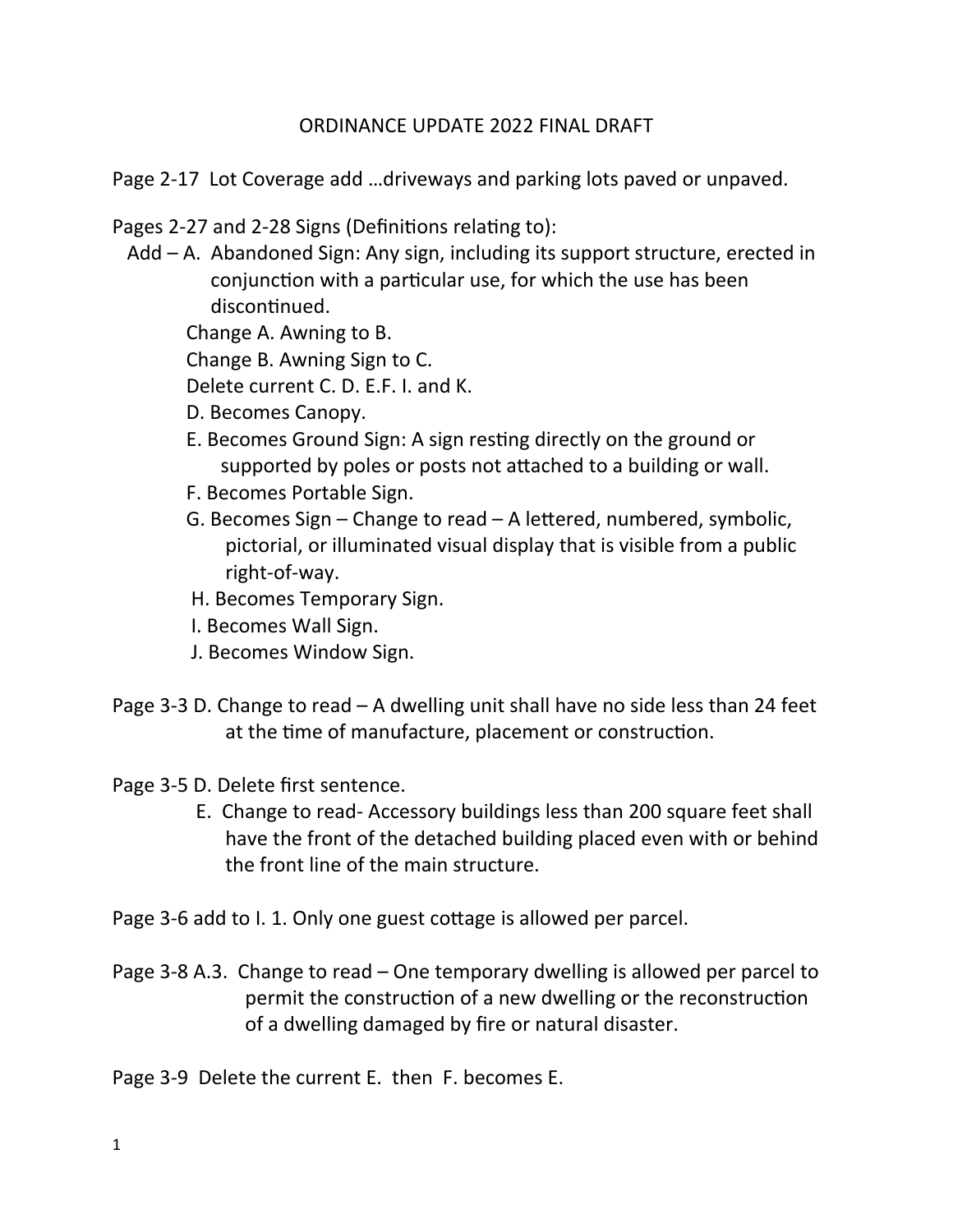Page 3-10 D. Add-Stairs attached or not attached to a structure or building shall meet the setback requirements of the main building.

Page 3-32 Section 3.21 PRIVATE ROADS – replace with the attached updated Private Road Ordinance.

Page 3-45 (previously page 4-1) Section 3.28 SIGNS

Keep the purpose statement and A. B. C. D. E. F. G. unchanged.

Change H. to read The light source for illuminating signs must be external and directed in a manner that will prevent light from shining onto traffic or neighboring properties. Light source(s) shall be fully shielded, directed toward the sign face, and designed to concentrate all light on the sign copy area.

J. Add to end of sentence – and public right-of-ways.

 Add K. Maintenance - Maintenance standards include prohibiting the display of damaged or structurally unsound signs, signs with chipped paint, rust, cracking and damaged or faded lettering. Signs that do not meet these conditions are subject to the following:

1. The Township Zoning Administrator shall have the authority to determine whether a sign is unlawful or has been abandoned. Such determination is subject to appeal by an aggrieved person to the Zoning Board of Appeals. The Township Zoning Administrator may order the removal of such signs in accordance with the following procedure:

*a.Determination.* Written notification of the determination and any order for removal shall be provided by certified mail to the owner, operator or person having beneficial use of the property upon which the sign is located.

*b. Removal.* Abandoned or unlawful signs shall be removed within sixty (60) days after notification of a determination and order for removal by the Township Zoning Administrator. All support structures and components shall be completely removed.

2. Signs determined to be in a damaged condition by the Zoning Administrator shall be repaired or removed within sixty (60) days after notification by certified mail. If such action is not taken by the owner, operator or person having beneficial use of the property where the sign is located, the Zoning Administrator shall have the authority to order the repair or removal of the damaged sign. The owner shall reimburse the township for repair or removal costs, or the township may place a lien on the property for such expenses.

3*. Unsafe signs.* The Zoning Administrator shall contact the sign owner to request that the unsafe condition be corrected.

Delete references to UNLIT SIGNS and ILLUMINATED SIGNS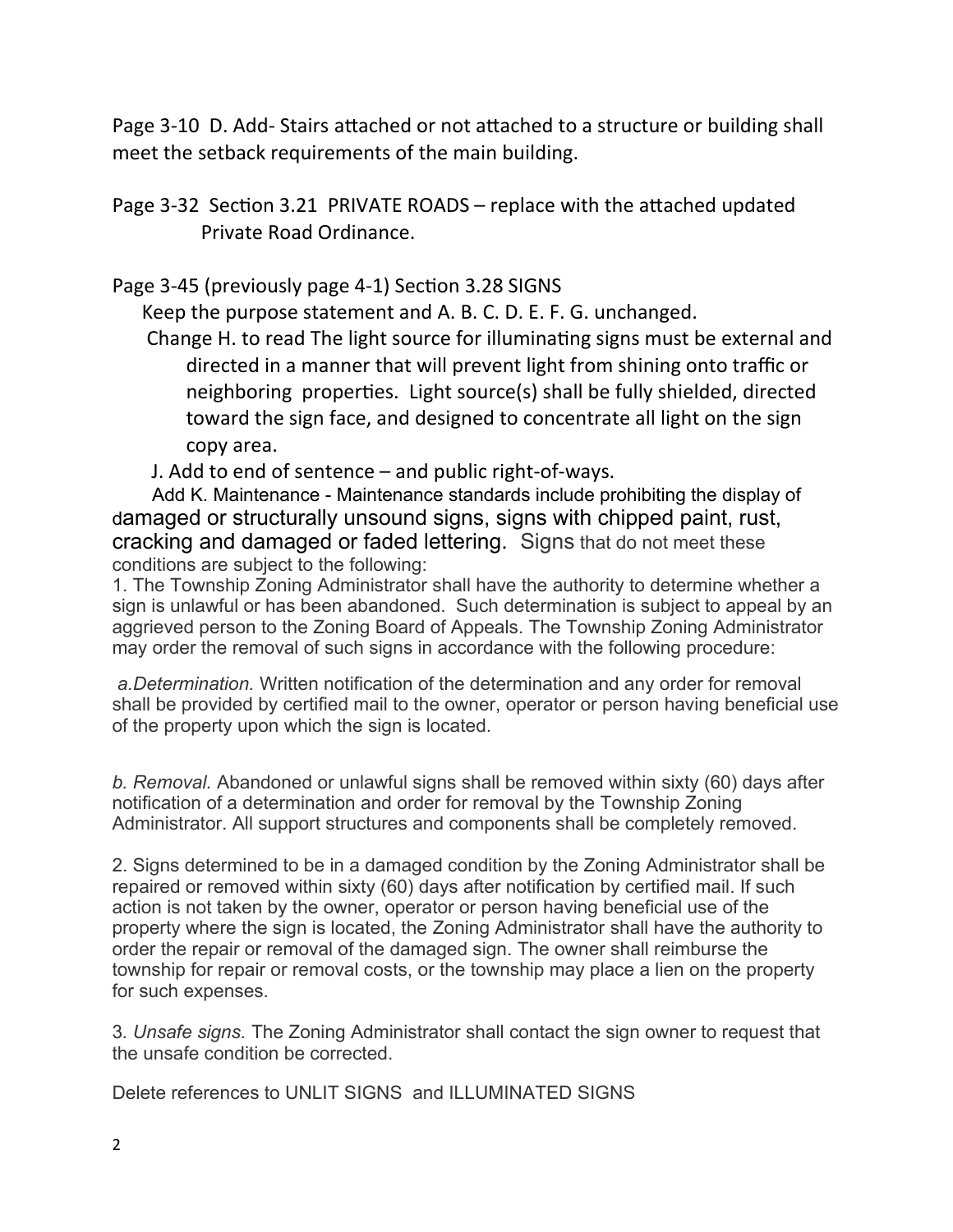Add:

Permanent signs not to exceed a total of 24 square feet of sign face with a maximum height of 6 feet are allowed per parcel.

Additional temporary signs not to exceed a total of 12 square feet of sign face with a maximum height of 6 feet are allowed per parcel.

Pole or post signs shall have a maximum height of 6 feet.

One wall sign not to exceed 24 square feet is allowed per parcel.

One awning sign not to exceed 15% of the front area of the building is allowed per parcel.

Keep the severability clause as noted on page 3-46 (the old page 4-2).

Page 5-2 Add to Commercial Small Cell Communication Facility – (subject to Section 3.36) Add to accessory uses-SIGNS (subject to Section 3.28) P permitted Ag.

Page 6-2 Add to Commercial Small Cell Communication Facility – (subject to Section 3.36).

Page 6-3 Add to accessory uses- SIGNS (subject to Secton 3.28) P permited R/A, and R.

Pages 7-6 to 7-8 renumber to pages 7-1 to 7-3.

Add to Commercial Small Cell Communication Facility – (subject to Section 3.36) Add SIGNS (subject to Section 3.28) P (permitted).

Page 8-2 Delete typo Article 8 commercial and mixed use districts. Add to Commercial Small Cell Communication Facility – (subject to Section 3.36)

Page 8-4 Add – SIGNS ( subject to Secton 3.28) P permited C and RMU/PUD.

Page 11-1 Add to Commercial Small Cell Communication Facility – (subject to Section 3.36.

Page 11-2 Add SIGNS (subject to Section 3.28) P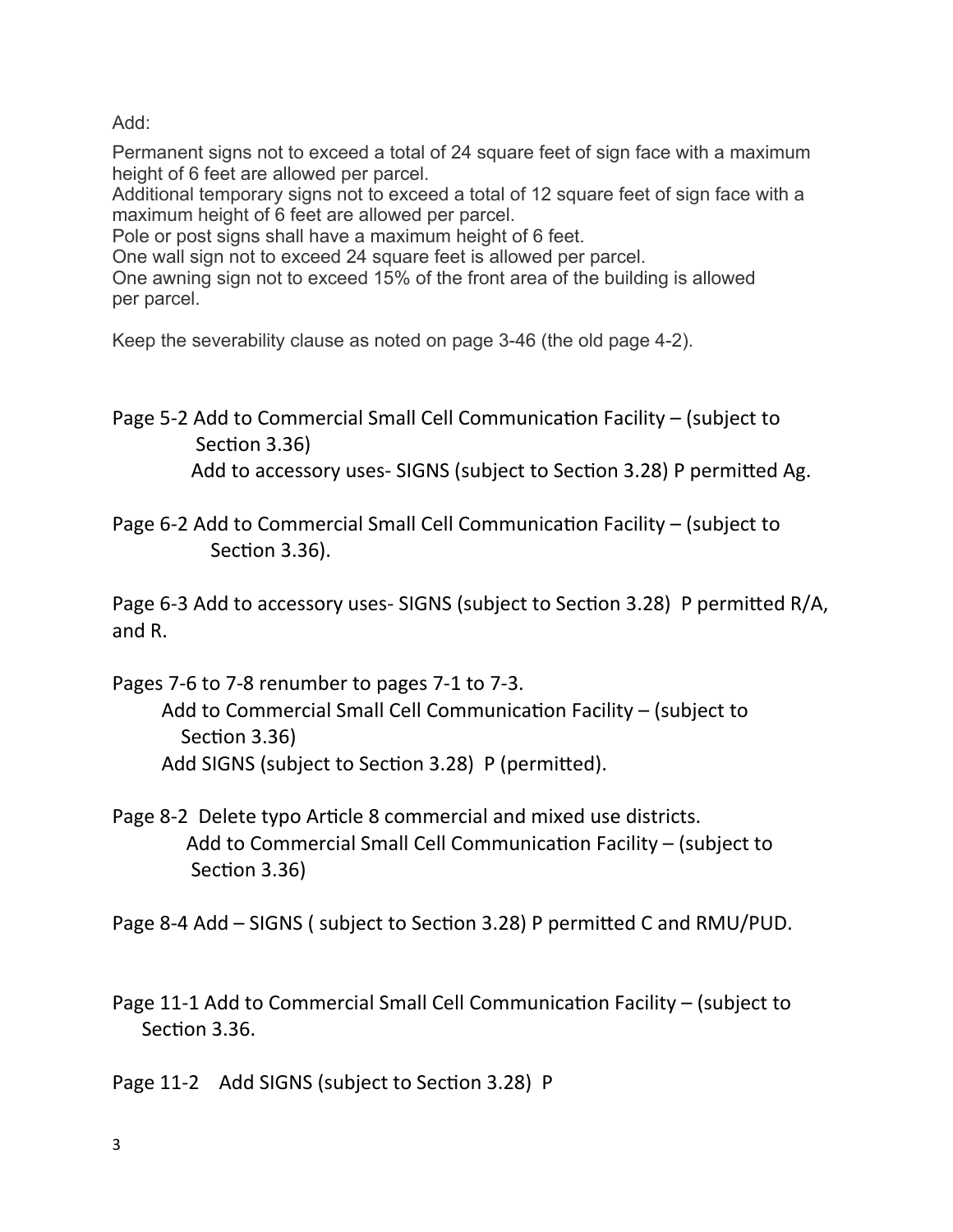Page 12-4 C.9. Property lines and dimensions as determined by a staked land survey bearing the seal of the professional licensed surveyor preparing the Site Plan.

Page 12-5 Delete C.18.

Page 14-35 3. Add k. The applicant shall enter into a road use agreement with the Allegan County Road Commission or the Michigan Department of Transportation to cover all costs of all road damage resulting from the construction of the WECS. 6. Change 6 to 8 foot.

Page 14-36 8. Change to read : WECS towers shall be setback a horizontal distance equal to 1.5 tmes the tower height or 500 feet from the edge of the road right-of-way whichever is greater. WECS towers shall be setback a horizontal distance equal to 3 tmes the tower height or 1300 feet from all non participating property lines whichever is greater.

Page 14-36 14. Add a frst sentence to read – A sign not to exceed 24 square feet in area shall be placed at the road access to the WECS facility to warn visitors about the potental danger of falling ice. Each WECS tower shall have one sign not to exceed 2 square feet in area posted at the base of the tower. The sign shall contain the following informaton:

Keep a. b. c. d.

Page 14-36 16. Change to read: No utility scale WECS facility shall be installed in any location where its proximity to existing fixed broadcast, retransmission, or reception antennae for radio, television, wireless phone or other personal communicaton systems would produce interference with signal transmission or recepton unless the applicant provides a replacement signal to the afected party that will restore recepton to at least the level present before the operation of the WECS facility. No utility scale WECS facility shall be installed in any location within the line of sight of an existing microwave communication link where the operation of the WECS facility is likely to produce electromagnetic interference in the link's operation.

Page 14-37 20. Change to read – A shadow ficker analysis shall be done at occupied structures including their surrounding yards, livestock structures and livestock lots to identfy the locations of shadow flicker that may be caused by the project and the expected duration of the flicker at these locations from sun-rise to sun-set over the course of a year. The Site Plan shall identfy problem areas where shadow ficker may afect occupants or livestock and show measures that shall be taken to eliminate or mitgate the problems.

Page 14-37 25. Change to read: The applicant shall submit a decommissioning plan describing the intended dispositon of the WECS facility at the end of its useful life or if deemed